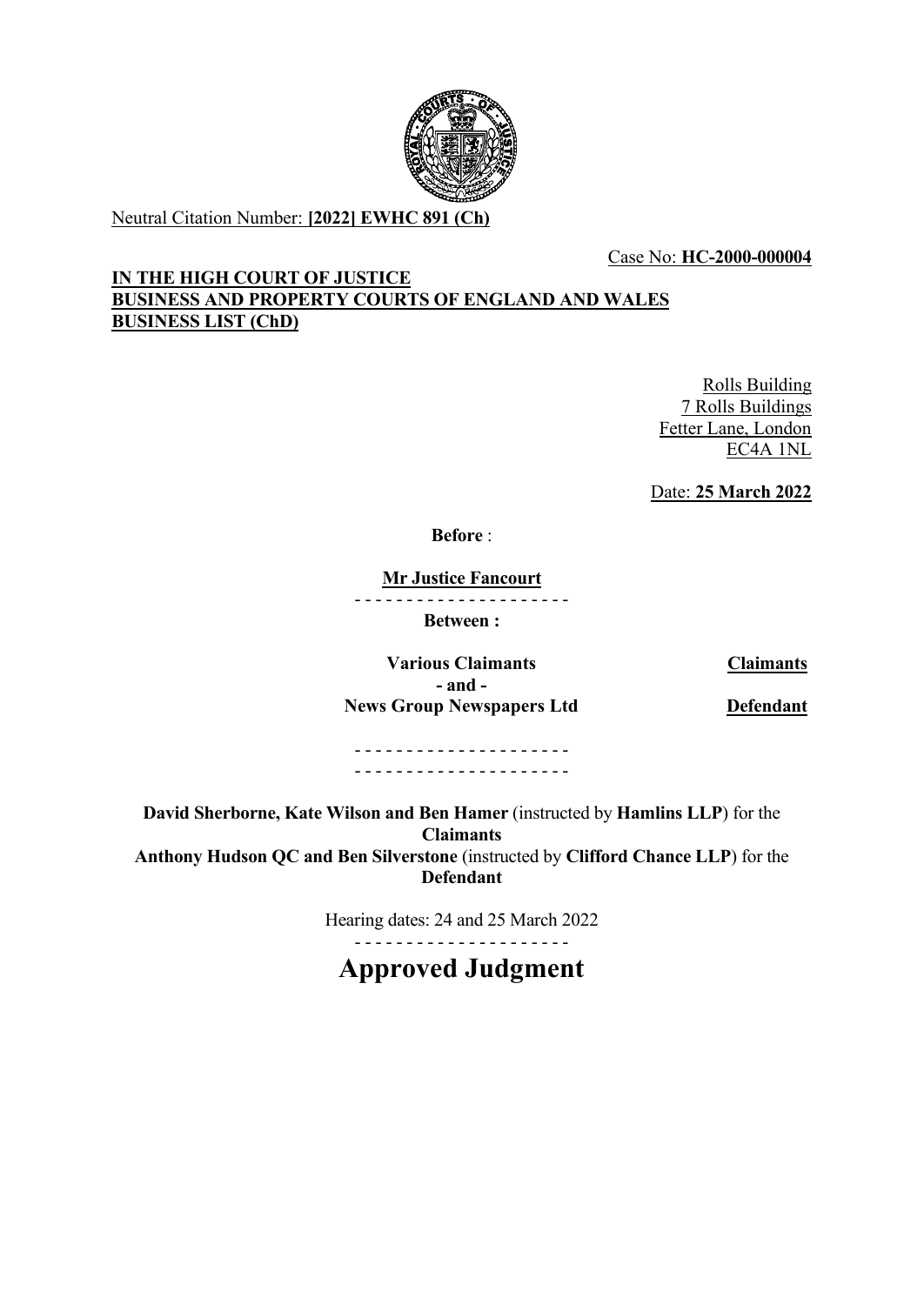## **MR JUSTICE FANCOURT:**

- 1. This is an application by the defendant, News Group Newspapers Limited, issued on 12 November 2021 for an order that any claim form issued or served after 29 July 2022 relating to the subject matter of this litigation will no longer come within the managed litigation scheme.
- 2. I shall refer to the management scheme, as the parties do, as MTVIL.
- 3. MTVIL is currently proceeding towards a third trial in the fourth tranche of claims in the litigation, though no trial date has yet been set. The second trial in the fourth tranche was due to be heard starting on 1 November 2021 but all the claims within it were settled before that date, and the trial window was vacated.
- 4. The effect of the order that the defendant seeks, if granted, would be that a relatively large number of new claims and the existing claims in the fourth tranche would be case managed towards a trial, probably in 2024, and that any new claims issued or served after 29 July 2022 would have to proceed as individual claims outside MTVIL and without the benefit of being part of the managed litigation.
- 5. That would be likely to be disadvantageous to any claimant who served a claim after the cut-off date, but the defendant does not shrink from that because it says it will provide the necessary incentive for any remaining claimants to get on and issue and serve their claims, if they are going to do so, without any further delay.
- 6. I heard submissions from Mr Anthony Hudson QC on behalf of the defendant and from Mr David Sherborne on behalf of the claimants and I am grateful for the quality of their arguments and the assistance that they both gave me.
- 7. It is necessary to start with a little history.
- 8. The first phone hacking claim against the defendant was brought in 2007 by Gordon Taylor, then chairman of the Professional Footballers' Association, following the arrest of Clive Goodman and Glenn Mulcaire in connection with phone hacking in 2006. After Mr Taylor's claim a few other claims were brought and settled, and in 2011 Mr Justice Vos, as he then was, was appointed as managing judge by the Chancellor, to manage and hear in the Chancery Division all claims relating to phone hacking.
- 9. It was at that time that MTVIL started as managed litigation. At about the same time the Metropolitan Police were inquiring into activities at Mirror Group Newspapers and News Group Newspapers. Further arrests took place, followed eventually by a very prominent criminal trial at the Central Criminal Court in 2014. The Leveson Inquiry was established, sat, and in November 2012 reported.
- 10. At that time, phone hacking and other media abuses were regularly in the news headlines, and often the lead story.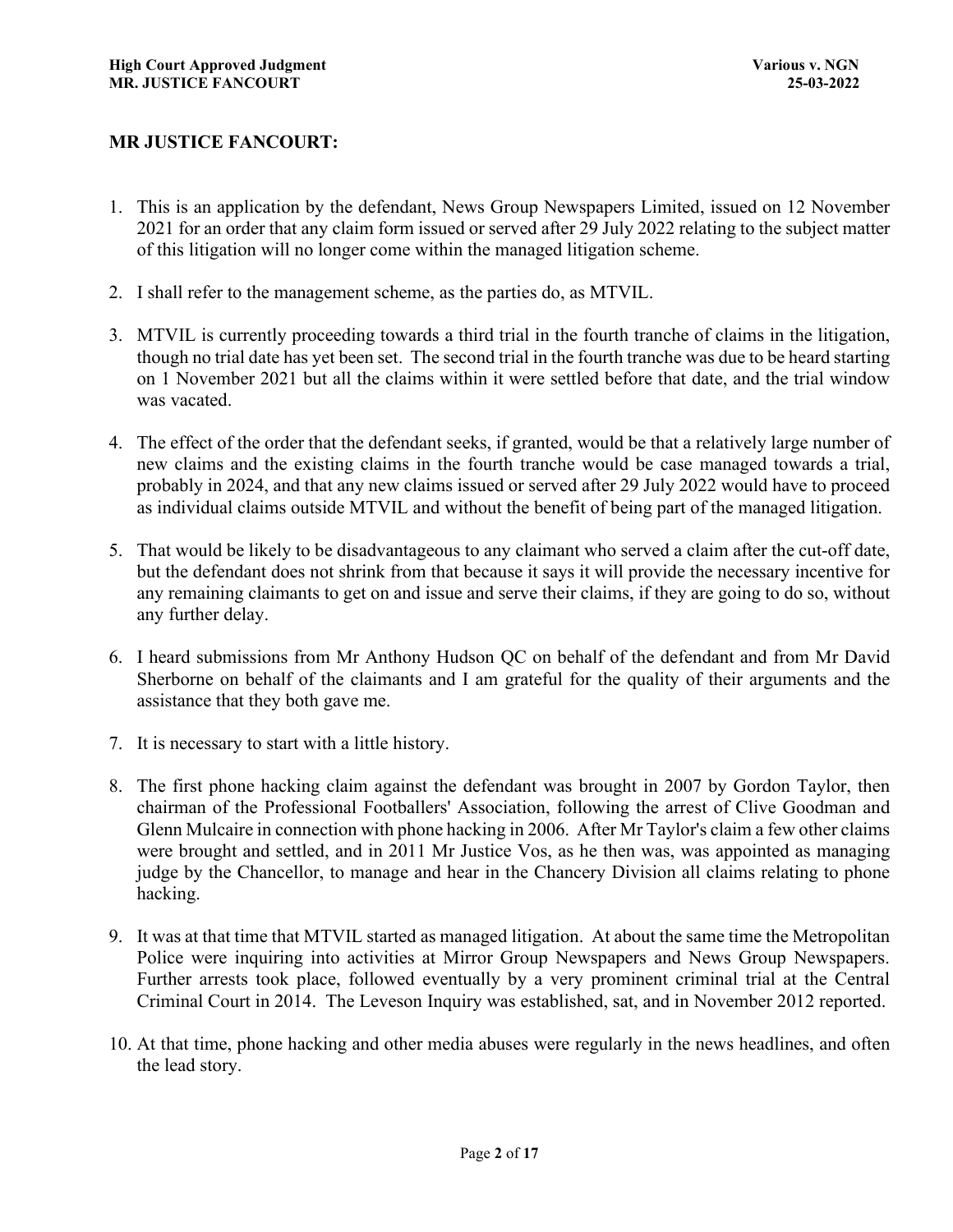- 11. MTVIL has proceeded in tranches. The first tranche was from 15 April 2011 to 27 February 2012, in which there were 64 issued claims. The second tranche ran from 28 February 2012 to 4 July 2014, with 230 issued claims; the third tranche from 5 September 2015 to 23 March 2019, with 91 claims; and the fourth and current tranche opened on 26 March 2019 and still continues.
- 12. The total number of claims raised or issued in MTVIL is about 1,030, in addition to 358 resolved through News Group International's own Voicemail Interception Compensation Scheme.
- 13. During the course of tranche 4 there have been 164 issued claims, or thereabouts, to date, and 277 further claims have settled at a pre-action stage.
- 14. The current number of unresolved and issued claims in the fourth tranche is 58. There are, Mr Sherborne says, 38 further claims where a letter of claim has been sent to the defendant's solicitors, and a further 69 so-called "pipeline claims" by which I assume is meant potential claimants who are currently seeking or receiving advice about whether they have a valid claim and whether to bring one.
- 15. That means that in a period of almost exactly three years, during which new claims were stayed for a period of some 15 months, there have been 222 claims issued and in total 537 claims raised, with 69 in the pipeline.
- 16. That is clearly a substantial number of individual claims that have been dealt with in accordance with MTVIL during the fourth tranche. The 222 claims issued so far is significantly in excess of the 91 in tranche 3. It appears that there has been something of a spike in claims issued in the last few months: 24 in the last three months compared with only two in the previous two months. The letters of claim which have not yet turned into issued claims is the same number in March 2022 as it was in December 2021, which suggests that, despite the spike in issued claims, the pipeline continues to flow freely.
- 17. In paragraph 13 of his 34th witness statement dated 9 March 2022, Mr Galbraith says that there are two to three new claims per month even after taking account of those claims that settle pre-issue or during the litigation process. It appears that he means that there is an increase in the number of subsisting claims, not simply the numbers issued. That is borne out by the table in paragraph 13 and the overall increase in live claims from 16 in June 2021 to 46, and now 58 at the end of March 2022.
- 18. There is, in short, no indication at present that the rate of issue of new claims is reducing.
- 19. None of the claims issued under MTVIL has gone to trial. All claims have settled: some very shortly before a trial date but the vast majority significantly in advance of that.
- 20. There have, I am told, been in total 12 trials fixed since 2011, which have all been vacated. Since 2016 there have been 45 case management conferences in this litigation, taking up 70 days of court time. This is, therefore, case management for settlement on a very large scale, but it is the timetable towards a trial date that generally provides the necessary impetus for settling the remaining claims that do not settle at an early stage.
- 21. All claims now issued in the fourth tranche comprise two parts: the claimant-specific claim relating to articles published about the claimant, or known infringements of privacy by phone interception, blagging of information or other privacy invasions; and a generic claim, adopted by each new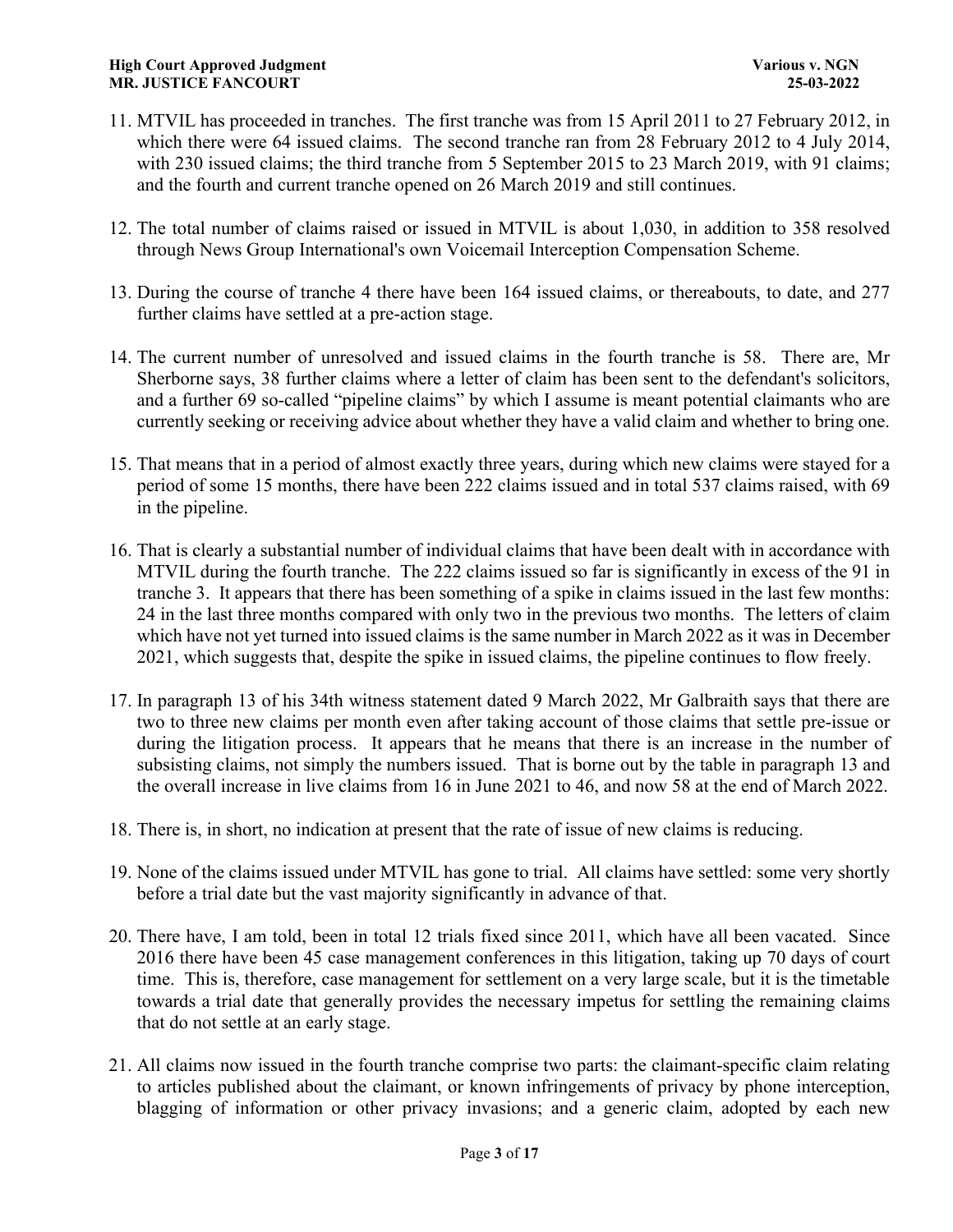claimant. The generic claim relates, first, to general phone hacking and information-sourcing activities that are alleged to have been conducted by the defendant at the News of the World and The Sun on a very large scale between 1996 and 2011, to the knowledge and/or with the approval of senior editors, senior executives and NGN's legal department, and second the alleged concealment of this unlawful conduct and deliberate destruction in 2011 of documents relating to such activities.

- 22. These generic allegations are set out in three sets of generic particulars of claim, which are treated as having been adopted by any claimant in MTVIL without that claimant having to plead such allegations in their claimant-specific particulars of claim. The case on deliberate concealment and destruction is directly relevant to any defence of limitation that the defendant seeks to advance.
- 23. There is disclosure relating to the generic allegations and claimant-specific disclosure relating to published articles about the claimant and their named associates. The latter includes data relating to phone numbers that each claimant identifies and invoices and payment records relating to private investigators (PIs) paid by the defendant that bear the claimant's name.
- 24. The phone data and PI payments enable a claimant to allege unlawful information-gathering against the defendant even if it published no articles about the claimant. There has already been a huge quantity of generic disclosure, and generic witness statements have been prepared and served in readiness for trial.
- 25. Claims that are issued in the fourth tranche of MTVIL proceed in essentially the following way: first, either before or after issue of a claim form, initial disclosure is given by the defendant. This includes phone data and PI information in relation to the claimant and up to four named associates. After that disclosure is given, the claimant serves their claim with claimant-specific particulars of claim in which they can plead details of unlimited numbers of associates and any published articles about which complaint is made. A defence and reply then follow in the usual way.
- 26. The claimant has access to all the generic disclosure that has been given during MTVIL, on issue of the claim form, and claimant-specific disclosure then follows in relation to all named associates.
- 27. Witness statements are then prepared in the usual way. Were the case to go to trial, there would be about half of the trial spent on the elements of the generic claim that are relevant to the claimants' claims, and the other half of the trial on the claimant-specific part of the claim.
- 28. It follows that for each claim that is issued, the defendant has to provide disclosure of call data and invoices and payment records in relation to all named associates without limit of number, and that the claimant may as a result approach some or all of those associates to provide witness statements. Associates who are approached in that way will learn, possibly for the first time, that there is evidence capable of supporting a case that their phones were hacked or that there were other invasions of their privacy.
- 29. The advantages of MTVIL are that the cases are managed together by the managing judge, having one case management conference at a time for all claims in order to achieve consistency and reduce the overall cost of many individual claims being pursued separately. Allegations of generic matters do not have to be repeated in every claimant's particulars of claim. On issuing a claim, a claimant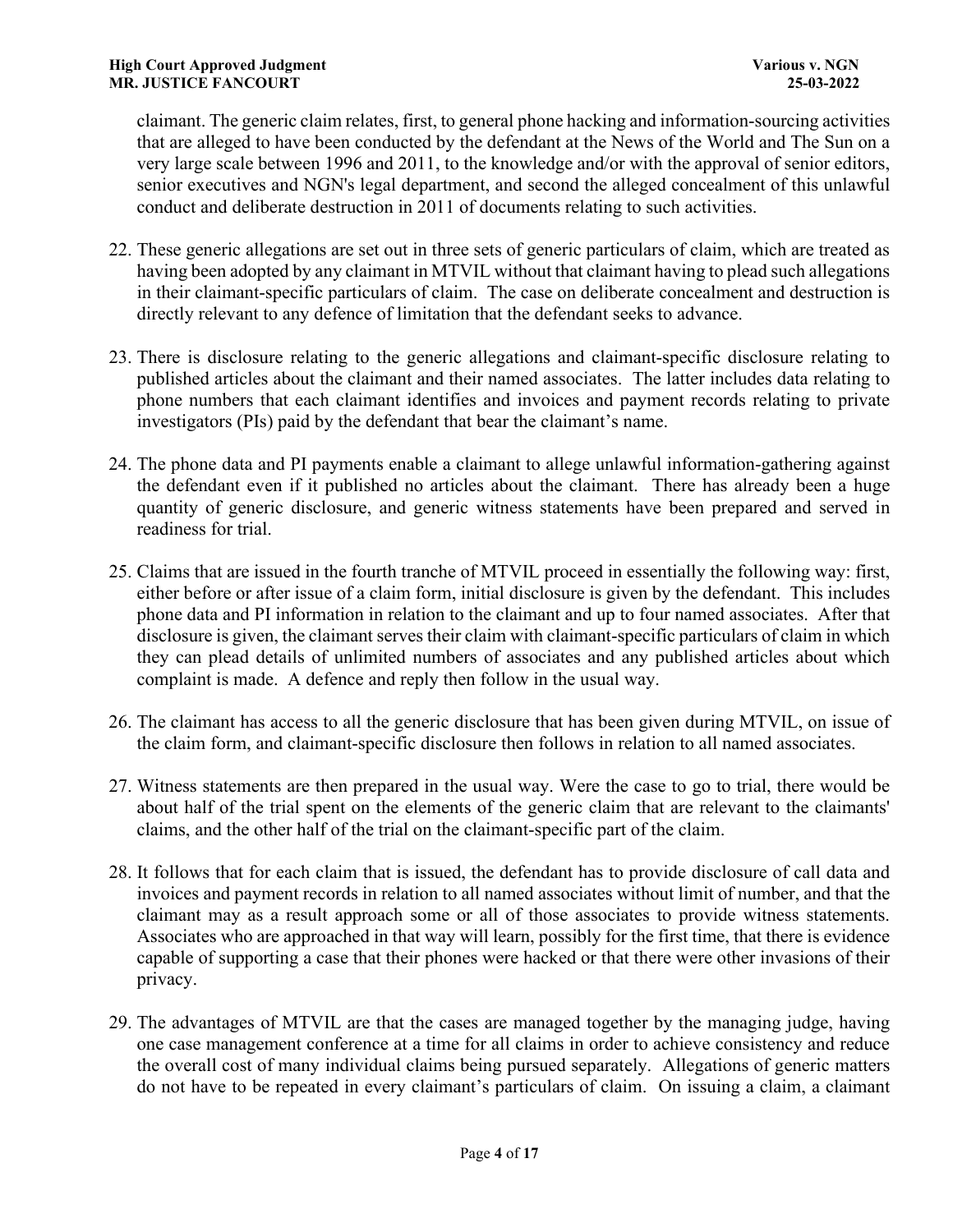obtains the benefit of all that has gone before and is protected from individual exposure to costs and significant individual expense in bringing the claim.

- 30. The generic case has developed incrementally over many years of disclosure applications and further documents coming to light. This often leads to requests for further searches to be done, and further documents emerge. The generic case has expanded very significantly as a result of the development of the case based on concealment and destruction, and documents have emerged piecemeal following disclosure applications that are opposed by the defendant.
- 31. The claimants repeatedly refer to it as akin to a game of battleships, as they have to try to find out where helpful documents may be located, if they still exist.
- 32. The case has also expanded considerably as allegations against The Sun newspaper, rather than just the News of the World, have grown. It has been a very expensive and slow process. Ms Mossman in her witness statement says that the generic disclosure exercise has involved the manual review of over 733,000 documents and that there have been 328 different generic disclosure orders made by the court during the managed litigation. The consequence is that the generic case is very detailed and stands ready for trial.
- 33. The defendant's proposal of a final cut-off date will allow any claimant to issue and pursue a claim after the cut-off date, subject to the law of limitation of actions, but it will proceed outside MTVIL. The claim would have to be pleaded by the claimant without the benefit of initial disclosure, unless the claimant applies for pre-action disclosure, and the claimant would have to plead any generic allegations made against the defendant before obtaining disclosure, and without the benefit of seeing the generic claims that are pleaded in MTVIL.
- 34. The defendant in this hearing has not explained how the generic case would be able to be dealt with by individual claimants.
- 35. MTVIL has undoubtedly cost a great deal of money. The claimants' common costs in tranche 1 were £2.48 million; in tranche 2, £3.96 million; in tranche 3, £19.92 million.
- 36. The tranche 3 total costs paid by the defendant, including the individual claimants' costs, are alleged to have been about £35 million in comparison with settlement payments of £14.7 million in aggregate. For the first two and a half years of tranche 4, the claimants' common costs are £11.1 million. Settlement amounts, on the other hand, in aggregate for T4 claims are currently about £26 million.
- 37. The defendant's criticism of the continuation of MTVIL beyond one final group of claims is that there will otherwise be no incentive, other than the law of limitation, for the claimants to press on now with their claims if they are going to make them. As a result, the claims are proceeding in a piecemeal fashion, spread over many years, rather than being brought and managed and tried together.
- 38. The defendant has referred in evidence to a number of cases in which associates of claimants who brought their claims and settled them years ago are only now bringing their own claims, even though, it is suggested, they must have known that they had a claim to bring at much earlier time.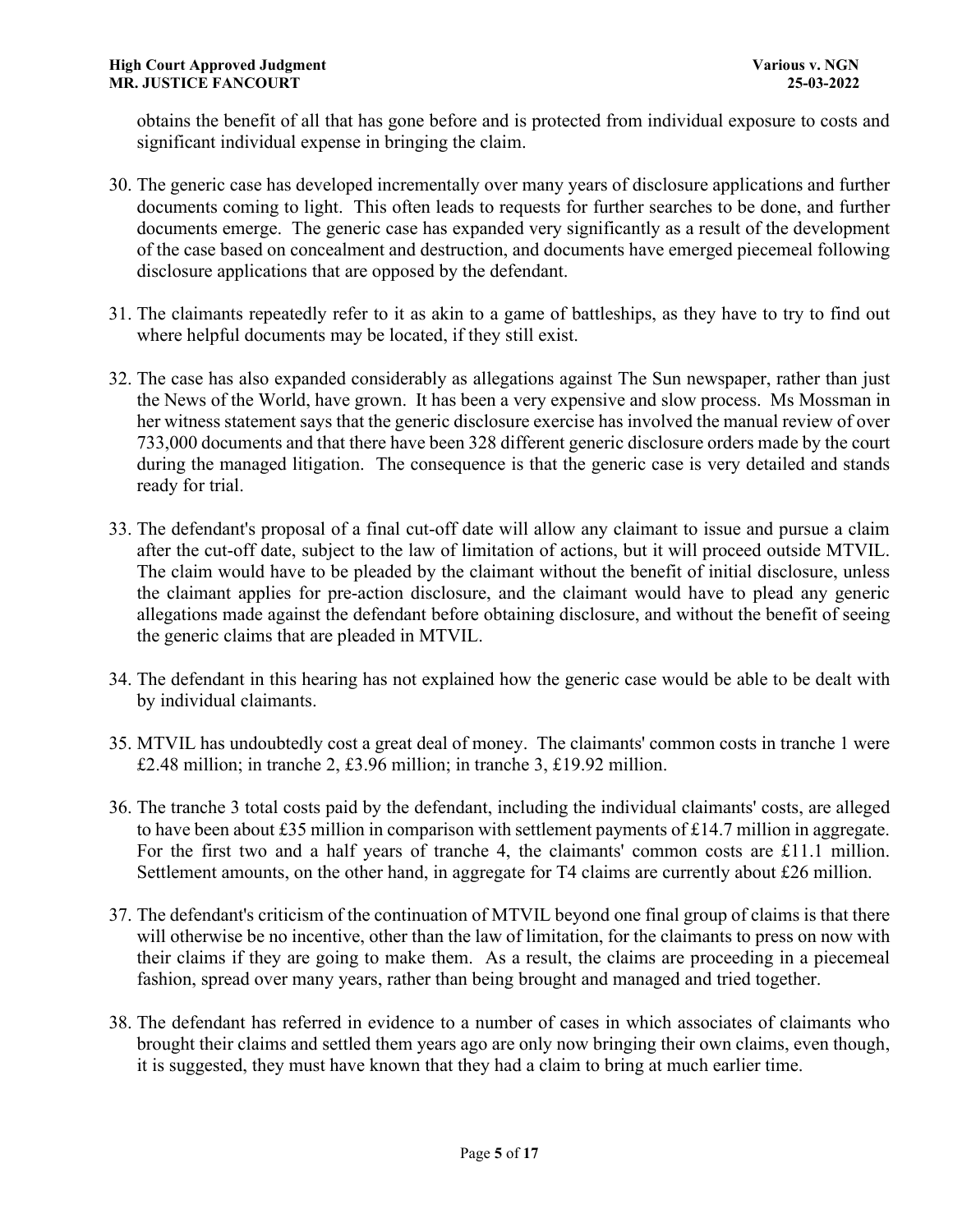- 39. The defendant therefore submits that what is needed is an incentive for claimants to bring their claims without delay, and that a final cut-off date for the managed litigation will provide this incentive.
- 40. The defendant submits that the advantages of ending the managed litigation would be to further the overriding objective in the following ways:
	- (1) Preventing the litigation from absorbing an undue share of the court's resources by shortening the period over which the remaining claims are resolved and bringing the managed claims process to an end.
	- (2) Putting an end to exorbitant costs. If there is a final cut-off date for MTVIL, cases would not be dealt with piecemeal over a prolonged period but would be disposed of "in a focused way and within a confined timescale".
	- (3) Dealing with cases expeditiously and fairly given the time delay between events of 1996 to 2011 and a trial more than ten years after that period ended. Reference is made to increasing difficulty of finding witnesses and the witnesses remembering events.
	- (4) Providing clarity about the quantity of remaining cases at an early stage, which gives a comprehensive view of the remaining cases that the defendant faces. It is suggested that giving knowledge to the defendant about the extent of its likely global liability will assist in the settlement of claims.
- 41. The defendant suggests that any remaining claims that a claimant wishes to bring will be brought by the cut-off date in order for the claimant to gain the advantage of litigating in MTVIL.
- 42. The premise underlying the defendant's argument is set out in paragraph 49 of the 38th witness statement of Maxine Mossman dated 12 November 2021 and was repeated almost verbatim in argument by Mr Hudson:

*"There appears to be no good reason why any individual who suspects (s)he may have been a victim of unlawful information gathering between 1996 and 2011 would not by now be aware of his/her claim and could not reasonably be expected to bring a claim by 29 July 2022, the cut-off date proposed by NGN."* 

- 43. The main reason advanced for this is the notoriety of the phone hacking litigation since at least the Old Bailey trial and the Leveson Report, which has continued to be prominent sporadically since, with for example the judgment of Mann J in the Gulati v MGN case [2015] EWHC 1482 (Ch) and various announcements of settlements since then, including recently a prominent statement of Sienna Miller outside the Rolls Building in December 2021, making very pointed allegations against the owners and editors of The Sun newspaper.
- 44. The defendant submits that in view of that coverage, and the knowledge that an intending claimant must have about any article published about them and about suspicious telephone and media-related activity at about the same time, it is difficult to understand how an individual could not reasonably be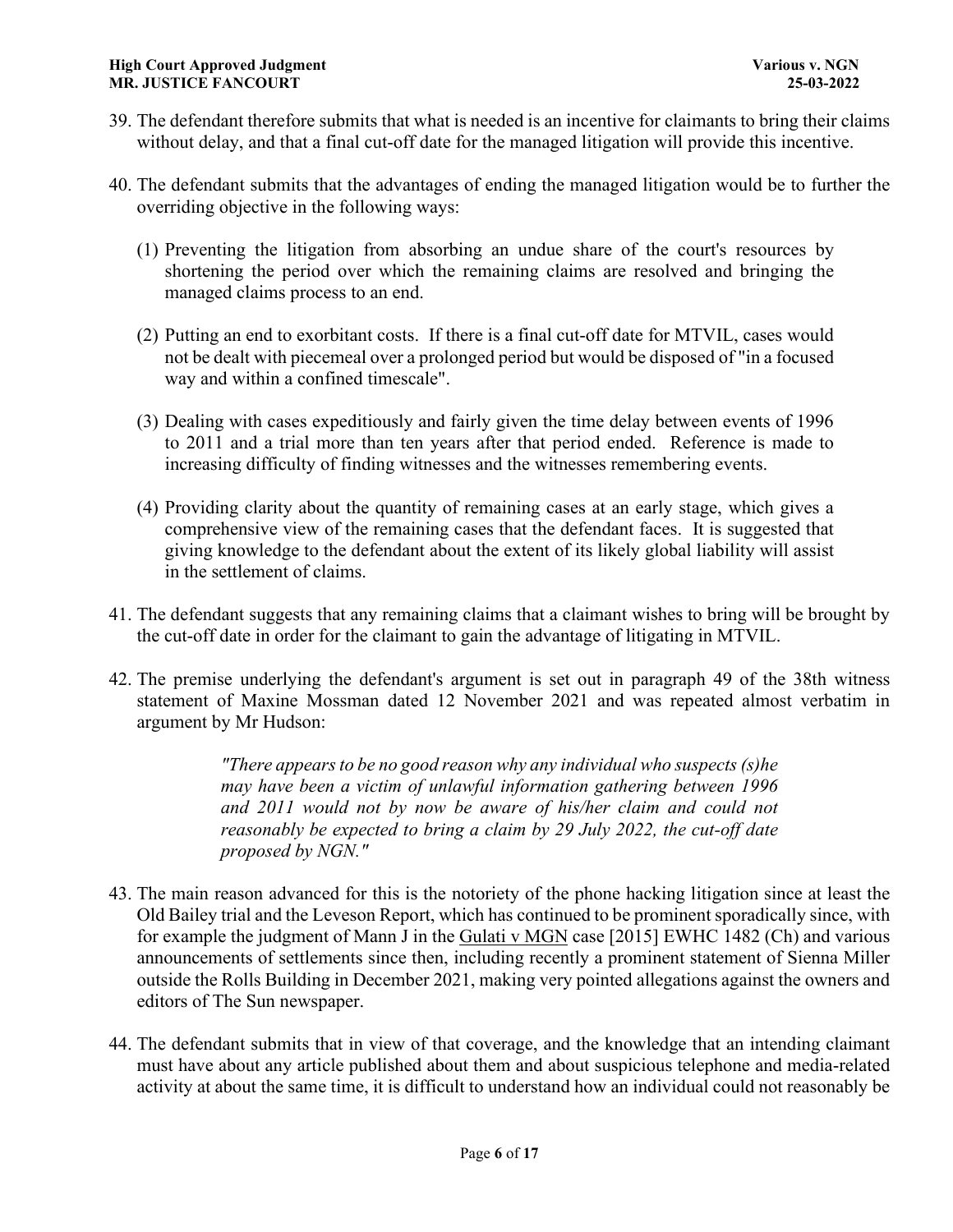expected to have brought their claim by now, and that they must therefore be in a position to do so within a few months of this hearing and should be encouraged to do so.

- 45. The focus of the defendant's complaint is that there are cases where claimants are connected to previous claimants and are said to have waited for years before bringing claims of which they must have had knowledge much earlier. The defendant provided some particular examples of that, where members of the same band or the same family have brought claims much later than others have done.
- 46. It does appear that there are some cases where new claimants have not issued their claims as early as they might have done, but it is important to recognise that the six-year limitation period running from the time when a claimant does have sufficient knowledge to bring a claim will itself take care of undue delay.The fact that no application to strike out or for summary judgment on the basis of limitation has yet been brought and heard suggests that there has been no such egregious delay yet.
- 47. The defendant submitted that an important role of a cut-off date in GLO litigation is to incentivise the bringing of claims at an early stage, in the interests of efficient management of all such claims. The defendant referred to two decisions, first that of Turner J in Pearce v Secretary of State for Energy and Climate Change [2015] EWHC 3775 QB.
- 48. The judgment in that case is extremely short and does not explain the circumstances of the litigation or the GLO. The application was only concerned with the extension of a cut-off date for claimants to be included in the GLO register. The concern was that without an extension a number of potential claimants would find themselves shut out, giving rise to satellite litigation. Turner J said at paragraphs 2 and 6 of that judgment:

"*2. By way of preliminary observation I say that cut off dates are essential in GLOs to secure the good case management of the claims falling within its scope. The parties depend upon some level of certainty as to the cut off date in order to decide how to deploy their resources and when. Accordingly extensions of the cut off date should not come to be regarded as the norm.* 

 $[\dots]$ 

*6. In order to do justice between the parties, I am, as I have said during the course of argument, minded to extend the cut off date but not to the extent requested. Quite frequently, if cut off dates are applied, they will focus the minds of lead solicitors and have a beneficial result by my incentivising those who are responsible for putting matters together to concentrate their efforts and resources.*"

49. The second decision was that of Saini J in Weaver v British Airways [2021] EWHC 217 QB. That was a GLO claim in relation to a large-scale, inadvertent data breach by British Airways. Saini J said at paragraph 26 and paragraphs 32 to 35 of that judgment:

> *"26. In summary, the principle is that cut-off dates secure the good case management of claims and they assist parties in litigating by providing*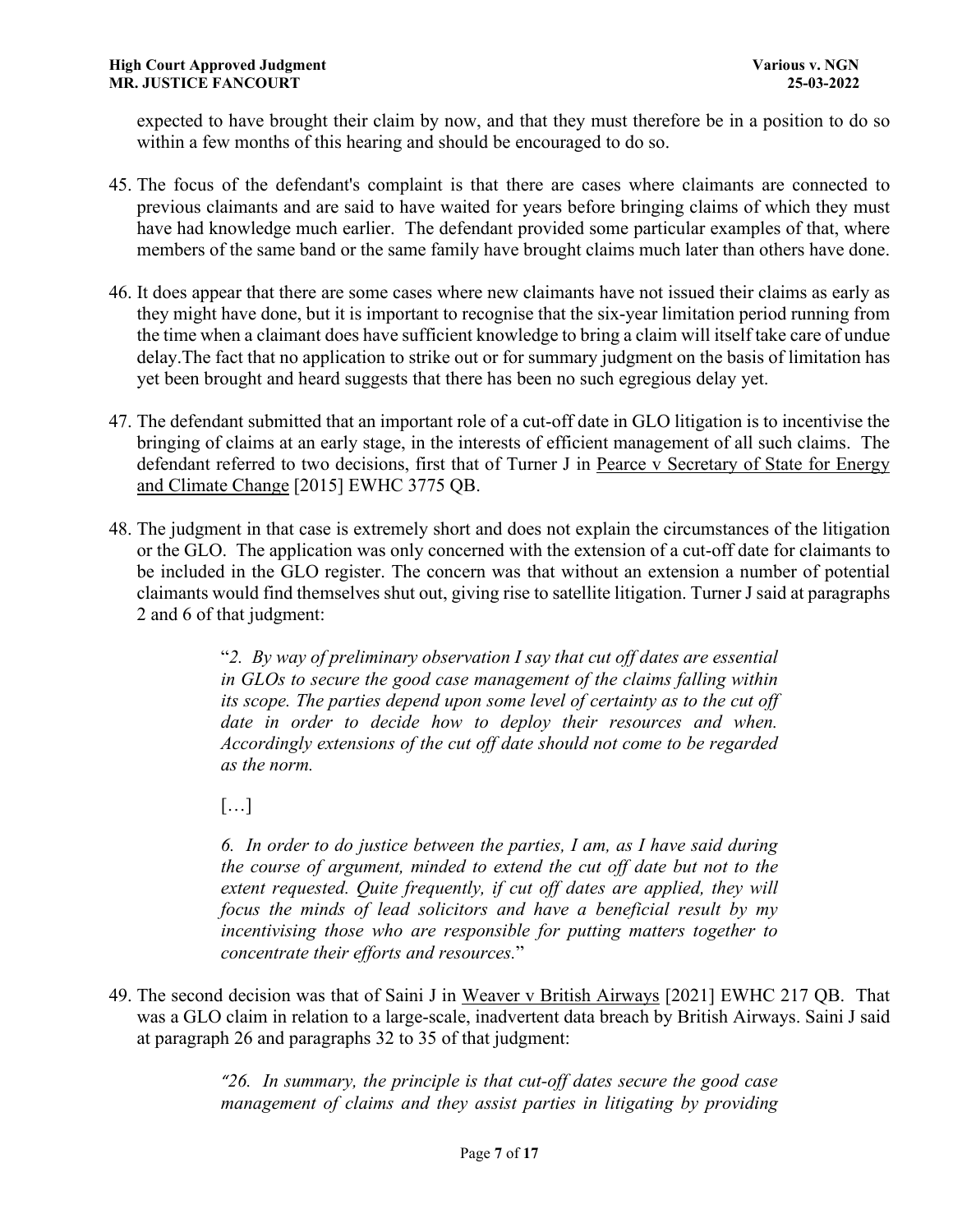*some level of certainty. That assists in deciding how parties deploy their resources. I would add that they also promote potential for settlement by fixing to some extent the "size" of a claim faced by a defendant.* 

[…]

*32. In the context of this case, subject to some qualifications to which I will return, it seems to me as a matter of principle that BA is entitled to know, even if we are only at the liability stage, what the extent is of its potential exposure, if it lost these claims.*

*33. The reasons why it is entitled to have knowledge of such matters are in some respects obvious. First, it seems to me that any litigant will make its resource allocation decisions depending upon potential exposure. Second, and this is particularly important in the context of these proceedings, the approach that a party in BA's position will take in settlement discussions will also be fundamentally dependent upon the size and extent of a claimant group and potential financial exposures.* 

*34. The qualifications to which I made reference are as follows: even if a cut-off date is imposed, and subject to the issue of limitation, it is right, as explained by counsel for the claimants, that BA does not have ultimate certainty because there may be additional claimants or indeed a further GLO down the line. I accept those points.* 

*35. However, there is a degree of certainty for BA once the group in this litigation is closed, and in my judgment part of the overriding objective is seeking to promote settlement of litigation. The court should ensure that a defendant knows the value and extent of potential claims it is facing, even if there is some continuing uncertainty because of the potential for new claims outside the group in the future. There is certainly a value, and a substantial value, on a defendant having certainty."*

- 50. As Mr Sherborne pointed out, however, in the Weaver case British Airways had itself notified the potential claimants that they might have a claim. That is the opposite of what happened in this case, the claimants argue, namely that the defendant concealed the fact of phone hacking and other invasions of privacy, and indeed continues not to accept that it ever took place at The Sun newspaper.
- 51. The defendant strongly resists the notion that potential claimants, who can now be identified from generic disclosure, might be notified that they may have a claim. The advantages of a cut-off date where claimants have been notified of their rights is self-evident. It is by no means clear that the same logic applies if there may be significant numbers of claimants who do not yet know that they can bring a claim.
- 52. In this regard the claimant's evidence at paragraph 72 of the 33rd witness statement of Mr Galbraith dated 30 November 2021 reads as follows: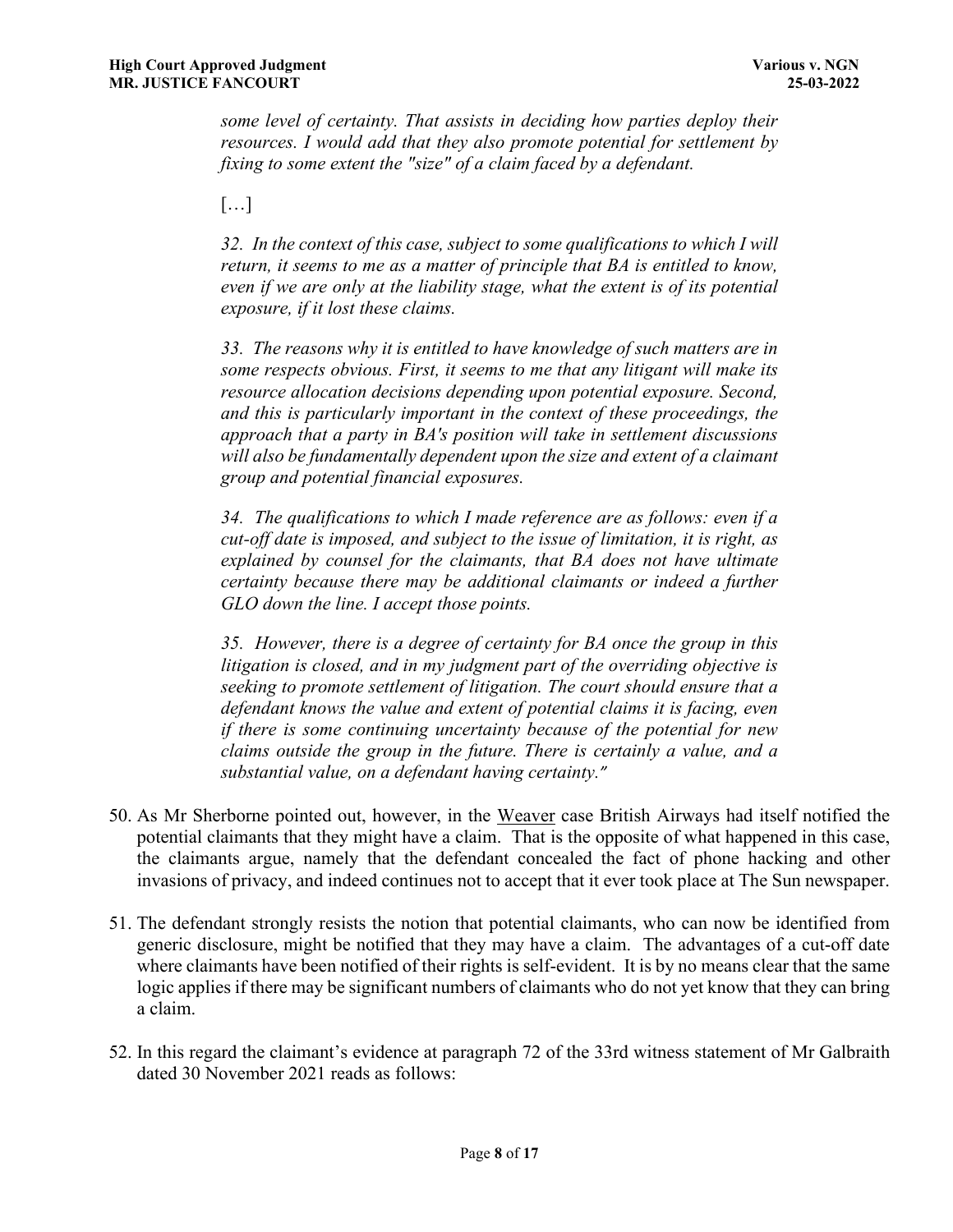*"MTVIL is unlike other multiple action litigation. For example, in asbestos claims an individual claimant is aware that they have a potential claim because they know they have come into contact with asbestos at a certain time. Victims of unlawful information-gathering are invariably unaware of the activity at the time and are generally unlikely to become aware of it unless it is brought to their attention in some way. That is the point of the activity, it was meant to be covert or concealed at the time. Similarly, this is unlike multiple claims alleging the mis-selling of insurance, where a claimant knows that they had an insurance policy. This is why the fact that NGN specifically concealed what it was doing from victims at the time of wrongdoing and then sought to conceal it after the event, which forms part of every claimants' response to NGN's limitation plea, is so important. It is therefore extremely difficult for a claimant to know that they have a claim to bring unless they are notified in some way as to, for example, there being a private investigator invoice or there being call data relating to an individual."* 

- 53. Mr Sherborne referred in this regard to the judgment of Mann J, the former managing judge in this litigation, in Various Claimants v NGN Limited (No.2) [2013] EWHC 2119.
- 54. Until shortly before 2013 the Metropolitan Police Service (MPS), which had investigated criminal phone hacking activity, notified potential claimants that they may have been the victims of phone hacking. That practice stopped in May 2012. Claimants or potential claimants so notified then applied for a Norwich Pharmacal order against MPS to seek to obtain the documentary evidence that they needed to substantiate their cases. NGN resisted that application, suggesting that advanced disclosure by MPS was cumbersome and expensive, and that it would be better to allow claimants to bring claims, effectively blind, and to get disclosure later.
- 55. Mr Justice Mann said at paragraph 62 of that decision:

*"I have to say that Ms Rose's analysis causes one to take a jaundiced view of the disclaimer advanced by Ms Rose. [I interpolate the disclaimer was of any intention to be obstructive to these claims.] What distinguishes the phone hacking cases from most claims is that the victims (claimants) are unlikely to know that they are victims until someone else (the MPS) tells them, and then they cannot know the extent of the apparent wrong unless someone else (again the MPS) tells them. They could not fully plead a case unless that same person provides information but cannot sensibly take a view on compensation levels without that same information. Quite how it can be said that in those circumstances it would be better to start with a thinly pleaded action and wait for discovery is beyond me. It might be better for NGN for victims to be in ignorance for a longer rather than a shorter time, but it can hardly be better for the claimants."* 

56. In Gulati v MGN Limited, a judgment in the parallel managed litigation involving claims against Mirror Group Newspapers, Mann J described the nature of the claims brought as follows: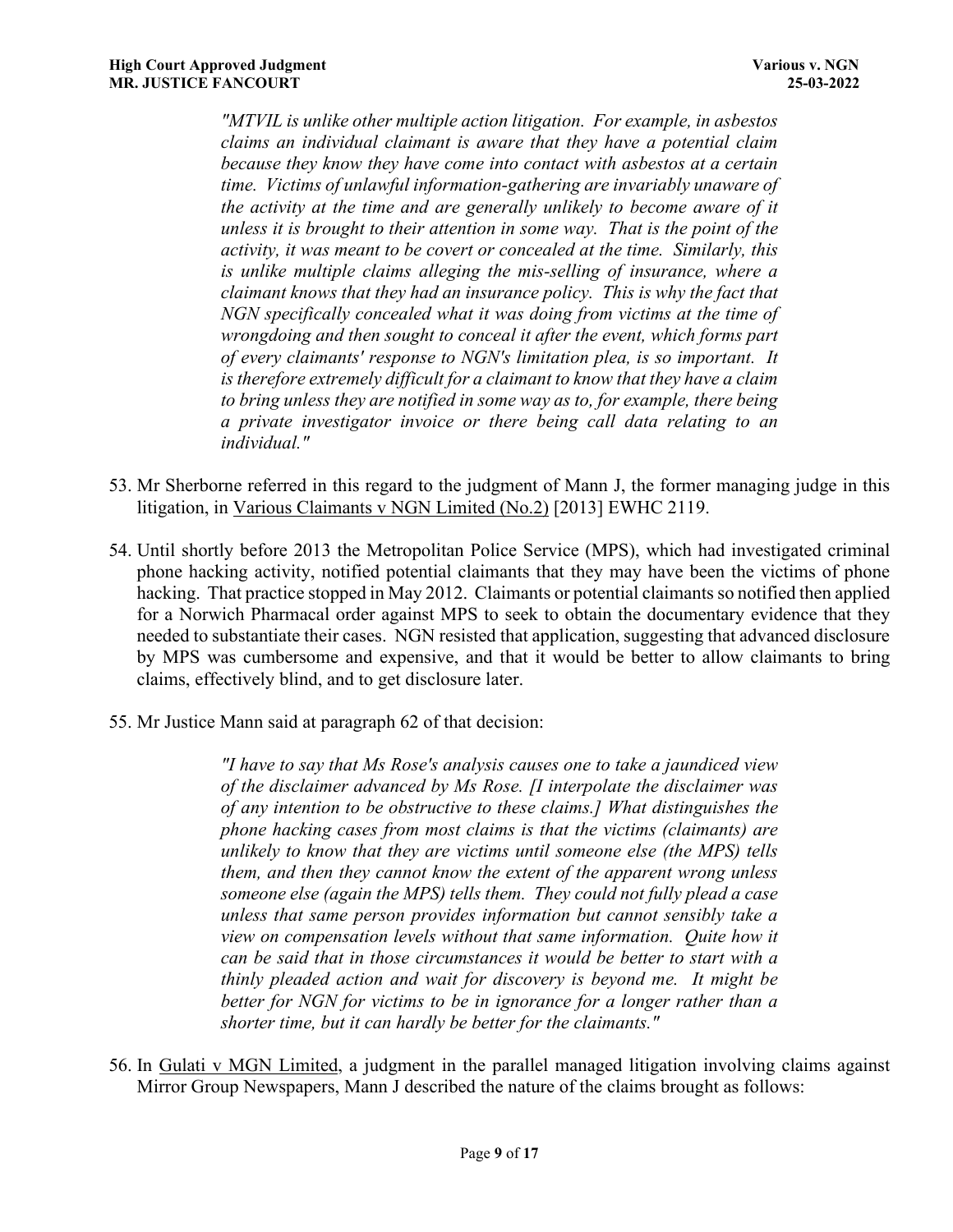"*13. Thus the claimants make claims which are said to fall into three main categories - wrongfully listening to private or confidential information left for or by the claimant, wrongfully obtaining private information via private investigators, and the publication of stories based on that information. MGN admits all those activities (but not the extent of the first two) and accepts that damages are payable as a result, but does not accept that those three "layers" should be treated as separate compensatable matters when it comes to assessing damages. This point will be developed below in considering detailed matters of quantum.* 

*14. For the sake of completeness I should add that there was a fourth possible unlawful technique for getting information, which is blagging by the journalists themselves. That probably happened too, but I do not need to consider that separately.* 

*15. Mr Yentob's case is different from the other claimants in that it does not have one of those layers. While there was evidence of a lot of hacking directed at him, no stories were published about him as a result. It is likely that the information left for and by him was used to investigate other individuals of more interest to the newspapers.*"

57. At paragraph 50 Mann J noted that:

*"Not all the information that was obtained from phone hacking was usable for a story. If it was, it would be passed to other journalists who would often not know where the story came from and they would investigate through more legitimate means and if possible write the story. Information that was obtained from hacking would, if published, have its source disguised by attributing the source to a 'friend' or 'pal'. As will appear, this had a particularly caustic effect on the relationships of the victims."*

58. In paragraph 149 the Judge noted that it was common ground that each invasion of privacy and each article is a separate cause of action. That is the case in these proceedings too. In paragraph 155, Mann J said:

> *"I accept that there are three areas of wrongful behaviour which need to be looked at separately. First there is the general hacking activity, each of the individuals had their voicemails and some of those whom they rang hacked frequently, in their own cases daily, with most hacks not resulting directly in an article. Their private information was thus acquired and their right to privacy infringed irrespective of whether an article was published. That fact makes it appropriate to take the activity separately and assess its effect in terms of compensation separately from damage arising from publication."*

59. In the Court of Appeal, on appeal from Mann J's decision, Arden LJ noted at paragraph 5 of her judgment: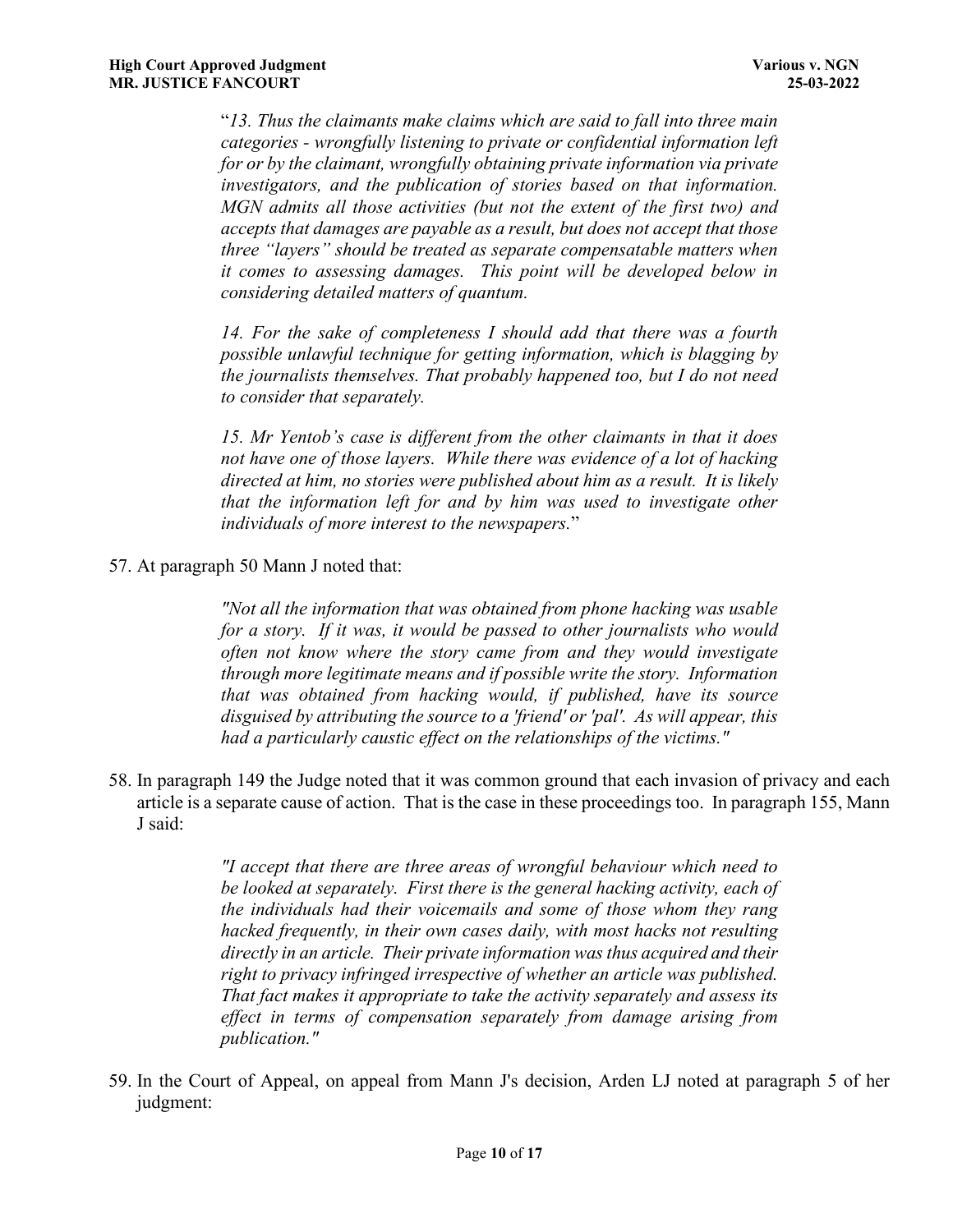*"The fact of hacking could not be revealed by the newspaper in the published article but the ruse was adopted of quoting an unnamed source said to be close to the subject of the article, or an unnamed friend."* 

- 60. Mr Sherborne relies on those decisions which admittedly were in the parallel litigation, not this to show two things. First, that it is not the case even where a potential claimant has an article published about them that it will be obvious to them that the information was the result of illegal phone hacking activity. The hacking was disguised. Second, to show that not all causes of action for which claims may be brought depend on the publication of articles, and that in cases where the cause of action is interception of telephone calls or messages or unlawful PI work, the only evidence to indicate that there was unlawful activity may be the phone data or PI payment record, which has been disclosed but which is not available to other potential claimants unless they are aware that they might have a claim to bring.
- 61. As Mr Sherborne also pointed out, the claim brought by Mr Yentob in the Gulati case was not in relation to any article about him. He says that there are two current claims in this litigation where there was no article in relation to the claimant or an associate, and there are many claims where there is no article relating to the claimant themselves but articles about an associate of the claimant, which is obviously at one remove so far as concerns the ability of the claimant to deduce that they have been the victim of hacking.
- 62. If the premise of the defendant's argument is right and potential claimants will all know enough already to be able to bring their claims within a short period, then there is obvious force in the defendant's argument for a cut-off date. There will be a benefit in those circumstances in having all claims that are to be brought issued and case managed together in one further wave, and if potential claimants know enough to be able to bring a claim, the cut-off date will be likely to incentivise them to bring them soon.
- 63. Conversely, it is unlikely that any claimant will want to wait until after the cut-off date and bring their claim later outside MTVIL. In those circumstances the court resources and costs would be likely to be saved by making an order for a final cut-off date.
- 64. The real question on this application seems to me to be whether that premise is correct. If it is wrong, then there may be many claims that claimants are not yet aware that they can bring, in which case they will not be incentivised to bring their claims before the final cut-off date and may well bring their claims later as individual claims.
- 65. If they bring their claims later, the benefits that the defendant seeks to achieve the four respects in which the defendant asserts that the overriding objective would be furthered – will not materialise, or alternatively claimants who only later realise that they have a claim will not be willing to bring it as a standalone claim because of the cost of bringing such a claim and the costs exposure.
- 66. While that may be a benefit to the defendant, it is not obviously in the interests of justice. It is therefore necessary to consider the evidence and the basis of the defendant's arguments to see whether it can safely be inferred that anyone, or just about anyone, who has a valid claim to bring must by now know that they have and therefore be expected to bring it before the final cut-off date.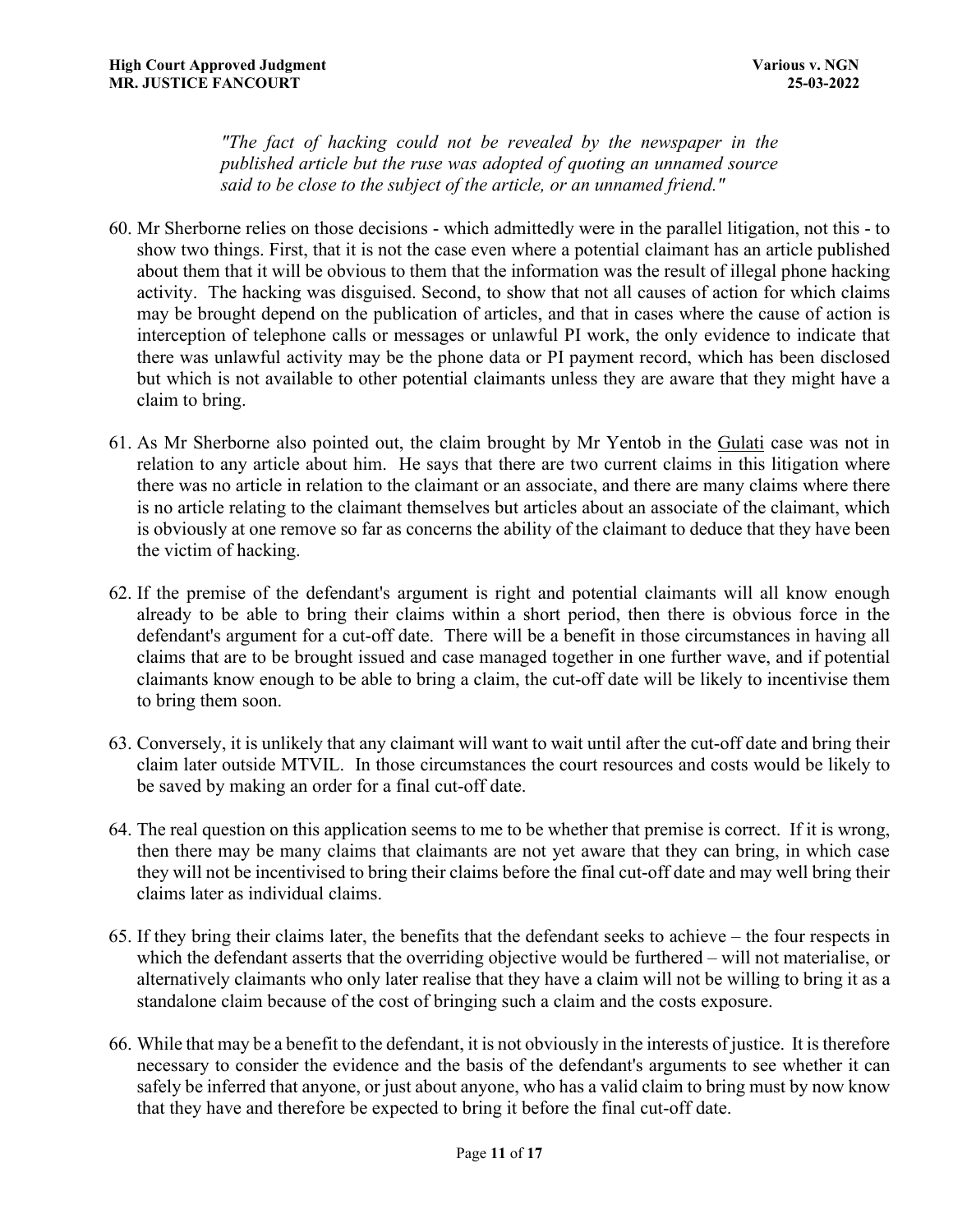67. What is common ground is the evidence that a significant majority of the live claims in tranche four are claims brought by someone who is in some way connected with or an associate of another claimant. Ms Mossman says in her 38th witness statement at paragraph 42:

> *"The vast majority of the 472 individuals who have intimated a claim during tranche 4 are associated in some way with other claimants who have brought claims in the MTVIL."*

And at paragraph 44:

*"Many tranche 4 claimants were private individuals who said that they were of interest to the defendant because of their association with a higher profile individual."*

- 68. The point she is seeking to make is one about the claimants having sufficient knowledge to bring a claim earlier than they do because of their association. But this evidence also illustrates the way that new claims are emerging. It is as a result of an associate of the new claimant bringing a claim or a request to be a witness in such a claim that a new claimant finds out that their phone was hacked and that they too have a claim. This evidence corroborates what Mr Galbraith says about how claimants find out that they have a claim to bring.
- 69. It may be that fewer of the new claims brought or yet to be brought are high profile article-based claims, though Mr Hugh Grant has just issued a new claim in relation to more than 50 articles published by The Sun, and more claims are by associates who discover that their privacy was invaded in an attempt to source information about someone else. This was indeed the case with Dr Harris, who learned that he was a victim through Sir Simon Hughes identifying Dr Harris as an associate. In turn there are ten identified associates of Dr Harris, for whom the call data disclosed suggests that they may also have a claim to bring.
- 70. There were only two inconsequential articles mentioning Dr Harris, and neither of those would have or did put him on notice of unlawful phone hacking activity.
- 71. Mr Galbraith also explains that the alleged concealment of the unlawful information-gathering at the time and destruction of documents in 2011, and the defendant's continuing denials or non-admissions of any unlawful activity at The Sun, which continues to this day, explain why individual claimants are often unaware that they have a valid claim to bring.
- 72. The claimants' evidence is that there are potentially thousands more who don't yet know that they have a claim to bring. This evidence is based on a detailed analysis of documents in the generic disclosure and documents obtained from the MPS, in particular Glenn Mulcaire's notebooks and the payment records relating to suspected PIs that identify the subject of a request, claimant-specific call data relating to associates of prominent claimants, and other PI information. Mr Galbraith says that many of these potential claimants may not know that they have a claim because they do not know about the unlawful information-gathering. He emphasises that it is not necessary for there to have been a published article before a claim exists. There can still be an invasion of privacy by unlawful information-gathering.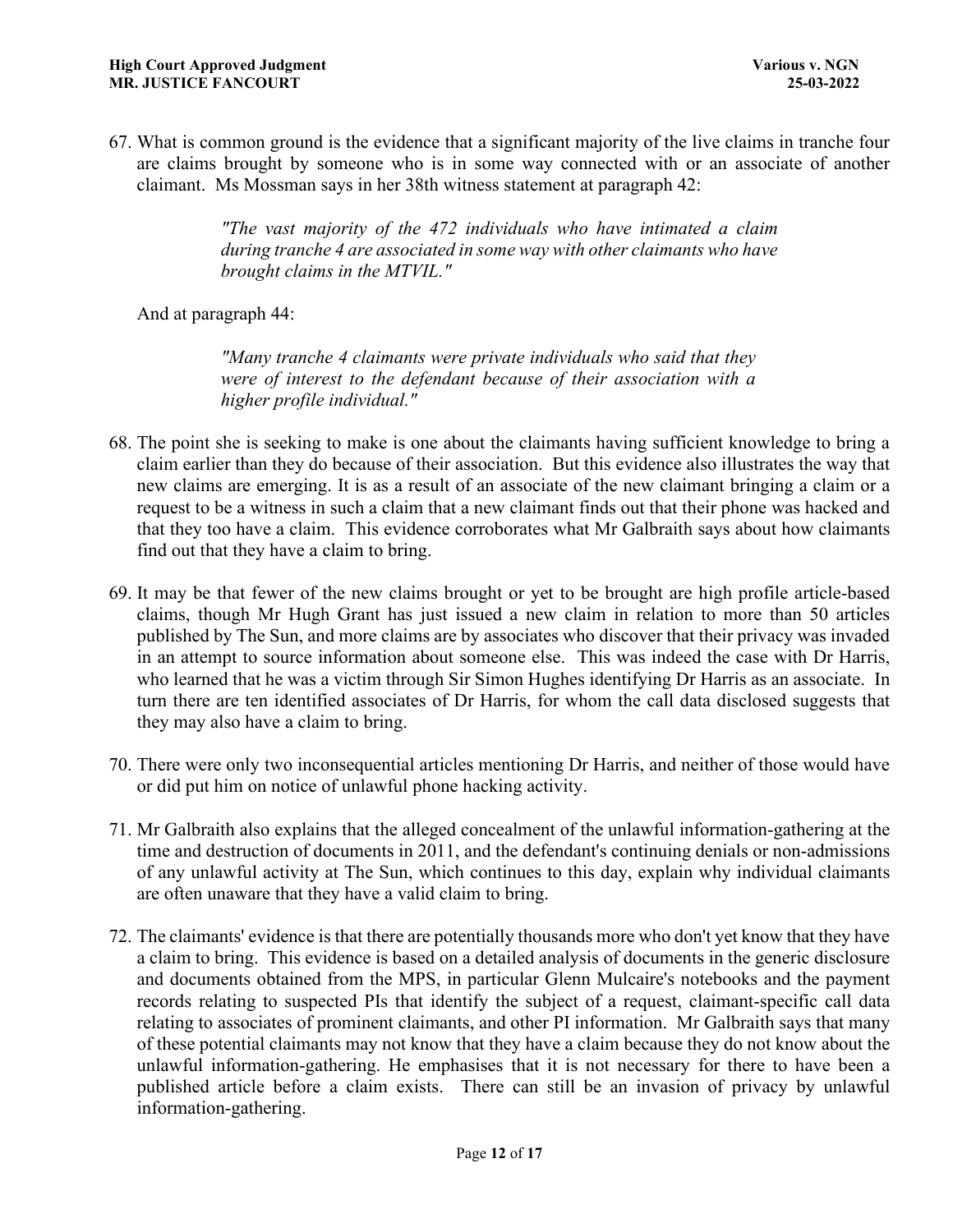- 73. I have considered the detailed evidence that was put forward in Mr Galbraith's 33rd witness statement to see whether that evidence that I have just summarised is substantiated. I have referred in particular to the evidence given about the numbers of potential victims featured in the notebooks of Mr Mulcaire, at paragraph 17 of the statement, and the numbers of potential victims identified in relation to the payment records relating to Christine Hart, dealt with at paragraphs 23 to 25 of the witness statement, which suggests that only about 17% of those who are identified have so far brought claims.
- 74. I have also considered the evidence about the emails produced by Mr Nick Parker, where 107 potential victims are identified, according to the claimants, but so far only 18 of those individuals are on the litigation register.
- 75. Paragraphs 48 and 49 of Mr Galbraith's witness statement identify a schedule that has been prepared from PI payment records that suggests - making allowance for inappropriate inclusion - that there may be over 6,600 unique identifiable names who were the subject of unlawful PI activities on the claimants' case. Comparing those names with the claims register, Mr Galbraith says that only 4.4% of the individuals have issued a claim.
- 76. A similar exercise was done in relation to potential victims relating to activities at the News of the World, and the claimant estimates that there may be about 18,000 non-duplicated individuals who have claims to bring.
- 77. I am satisfied that, on the basis of the claimants' analysis of some of the identifiable subjects of the attention of eight principal PIs, there will be a significant number of people who may not know they have a claim to bring. I do not accept that there are thousands of such theoretical claimants who will be likely to bring a claim. The majority will either never know or not be interested in revisiting the events of ten to 25 years ago with which they may have had only peripheral involvement.
- 78. But given the very high numbers of theoretical claimants identified in this way, there clearly is a likelihood of further associates of claimants being involved in current claims and discovering their possible involvement in phone hacking activities. In my judgment, those likely to bring further claims will fall mainly into two categories: those who were affected by article publications but because of alleged concealment had not realised how information about them was obtained; and those who discover as a result of their being associates of other claimants that there was interception of their calls or voicemails too, or that they were subject to PI activity.
- 79. The best evidence of how many more claims may continue to emerge and at what rate in the light of that analysis is probably provided by the current flow of new claims, which I have already referred to. I do make some allowance for the impact that this application may have had on new claims and disregard the very recent spike for that reason.
- 80. Despite that, there is nevertheless a steady and consistent flow of new cases. There is no evidence or reason to think that the number of claims is now slowing down. Imposing a final cut-off date may well cause an acceleration of claims because those who do already know that they have claims will be incentivised to bring them, as Mr Hudson has explained. But there will be no incentivisation of those who do not yet know enough to bring a claim. Many of the associates of those who do rush to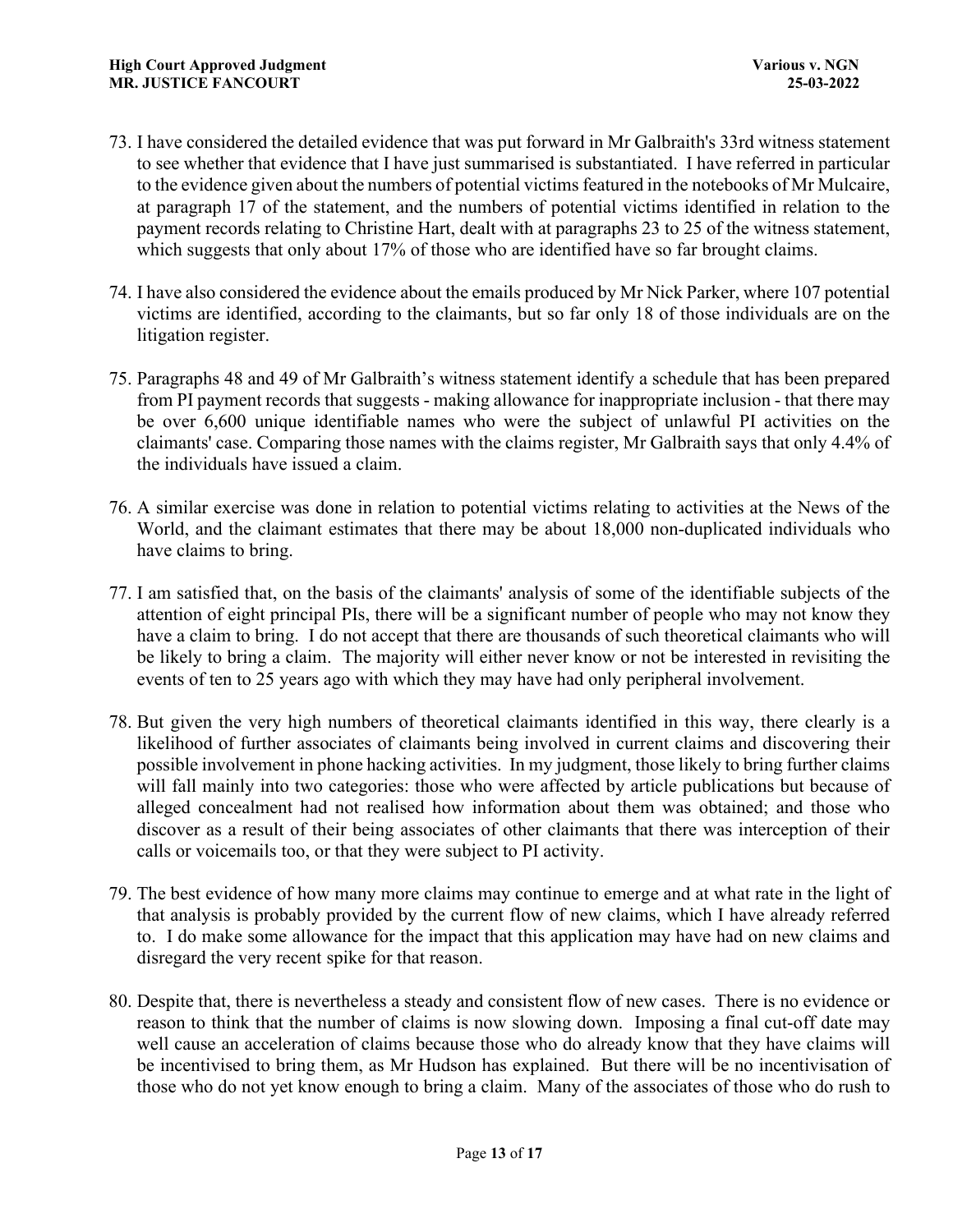issue and serve their claims before a final cut-off date will be likely to become involved as potential witnesses, some for the first time in MTVIL, and may learn what they need to know to bring a claim.

- 81. If, as seems credible given the way that the current claimants emerged, there is a significant number of such new claimants with substantial claims to bring, who will bring them in the future even though they cannot come within the managed litigation, they will be disadvantaged in not being able to be part of it and the objectives of the cut-off date will not be achieved.
- 82. I accept that in those circumstances the result would be likely to be that more court time is required to manage not just the last 100 to 200 claims within MTVIL, but also a significant number of individual claims. Bringing an individual claim would require each claimant separately to plead the generic case of phone hacking activity and concealment and apply for disclosure, possibly pre-action disclosure, in respect of those issues as well as pleading and then seeking disclosure in relation to claimant-specific aspects of the claim.
- 83. Mr Hudson was not able to volunteer that existing generic disclosure and the generic pleadings would be made available to the individual claimants. Nor did he explain how those parts of any new claims would be dealt with. He suggested that the generic claim was really wholly irrelevant.
- 84. I do not accept that. The generic claim and evidence is important to establish the factual background in which a claimant can persuasively allege and prove that call data relating to their phone, or a PI invoice or payment record, demonstrates unlawful activity directed at them. It is also important to deal with any limitation defence that the defendant pleads. It is also directly material to the quantum of any damages awarded.
- 85. Mr Hudson also suggested that how individual claimants should plead any generic aspects of their claims should be left to be worked out in those claims at a later time. I do not accept that either. I would need to be satisfied about what was intended before I could conclude that it was in the interests of justice to make the order that the defendant seeks.
- 86. What Mr Hudson suggested could be done, if a significant number of new claims were issued after a final cut-off date, is either to allow the individual claims to continue or to allow them to join the managed litigation late, or extend the cut-off date, or set up a different ad hoc managed scheme for those claims.
- 87. I am not persuaded that allowing more and more new claims to be brought back into the managed litigation or (what amounts to the same thing) retrospectively extending the cut-off date would work, except if there were only a few such new claims. Any such claims would have been pleaded on a different basis, and after only a few months had gone by further new claims would be unable to fit into the timetable for trial of the remaining MTVIL claims.
- 88. It may be that a new managed scheme could be established, but this would only add complexity and incur further costs. It would involve reinventing the wheel to some extent and require separate case management to be conducted. This would add cost and consume more court resources. There already is a managed litigation scheme in existence which has been finessed and made to work over time with the generic parts of the claim prepared and ready to be tried, and it would clearly be preferable for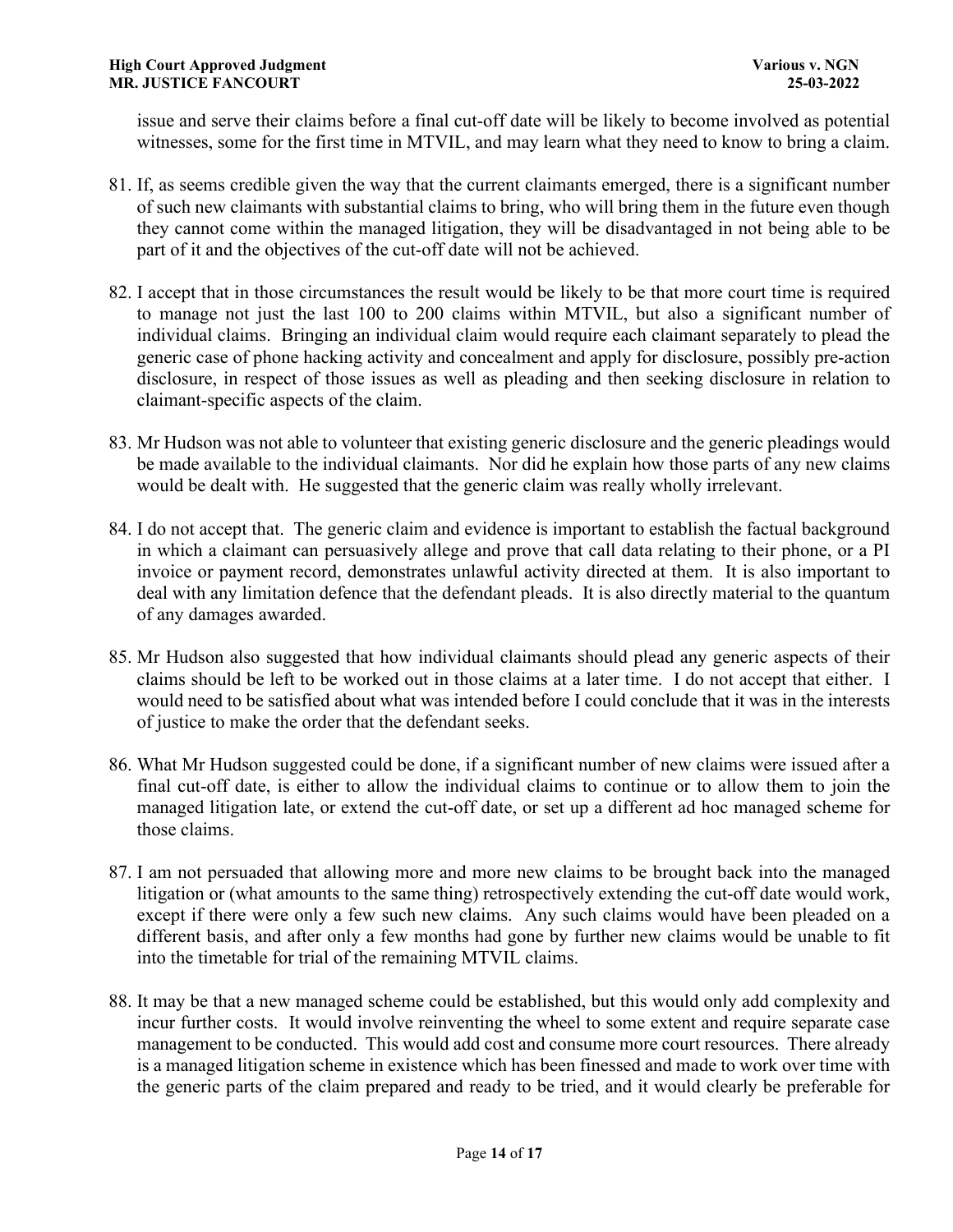any new claims to be managed within the existing scheme, where the focus can and will be on the preparation of the claimant-specific aspects of each claim.

- 89. I therefore conclude that I should not impose a final cut-off date at this stage unless Mr Hudson's premise is proved, namely that substantially any potential claimant with a claim to bring against the defendant must know enough by now to bring it before the cut-off date.
- 90. I agree with Mr Sherborne that to close the existing scheme and then have to deal with a significant number of similar claims outside the scheme would be likely to have the opposite effect to what NGN professes to seek to achieve in terms of saving costs and court resources, speeding up the process and enabling it to settle claims more speedily.
- 91. For the following brief reasons I am not persuaded by Mr Hudson's premise:
	- (1) There is a continuous stream of new claims being issued which does not appear to be abating.
	- (2) The reason for the stream of new cases is accepted to be that new claims arise out of the management and preparation for trial of existing claims. Persons who were not previously involved as claimants have become involved as potential witnesses, or at least as named associates of existing claimants, and by those means or possibly other means, have discovered that they were subjected to phone hacking. That is a process that in my judgment is likely to continue given the very large number of persons who have been identified from the disclosure in this litigation who may, at least in theory, have a claim against the defendant, and the significant number of new cases still being brought which will lead to disclosure of call data and PI payments for their associates.
	- (3) More claims are now being brought that do not arise from an article published about the claimant. That is a process that may well continue. It is not therefore the case that any claimants must know, because of the article, that they are victims.
	- (4) Even where the potential claimant did have an article about them published, it is not necessarily obvious from that fact that the information was obtained by unlawful activity. Indeed, as has already been found in the MGN case, that company went to some lengths to conceal the origin of the information and make it appear innocuous. There appears to me to be close similarity between the NGN articles and practices and the MGN articles and practices in that respect.
	- (5) Suspicious phone activity may or may not cause a potential claimant to think that they might have been a victim of phone hacking. But it cannot automatically be said that because someone knew that there was something odd happening with their mobile phone they might be a victim of hacking, and as a result they have the information needed to know that they can bring a claim. That is especially so at this remove of time, between 11 and 25 years from the events in question. Many potential claimants are ordinary people, who would not imagine that their phones would be hacked, yet they have one or more friends who are in the public eye and of interest to the tabloid press.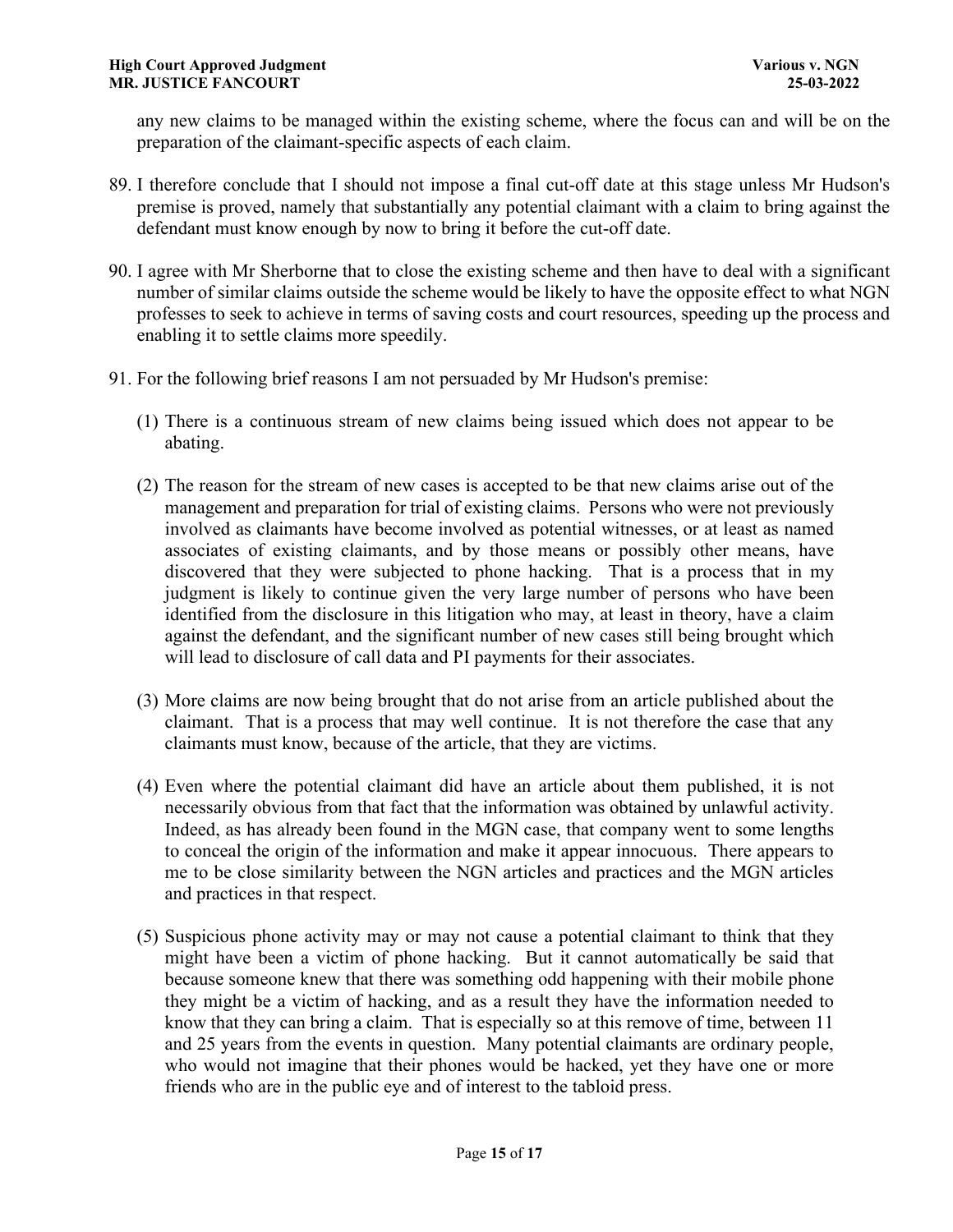- (6) For many if not most claimants, it is only the facts established by phone data or PI invoices that make them realise that they have a claim. Knowledge about phone hacking practices generally through media coverage does not equate to realisation that a person was themselves a victim of phone hacking, even if they know or are related to someone who has brought a claim. Although pre-action disclosure is given on request now by the defendant, and by MPS, that only helps a potential claimant if they are aware that they may have a claim. If they are not aware, they will not apply for disclosure.
- 92. As a fallback position Mr Hudson submitted that a final cut-off date would serve an admirable purpose as regards those potential claimants who have not yet issued a claim but who have written a letter before action, and the further potential claimants "in the pipeline". He submitted that a final cut-off date should be imposed to capture that benefit, which is sufficient in itself to justify it, and then the position in relation to any further claims that are issued after the cut-off date can be reviewed in due course. If necessary, the new claimants could be admitted to the MTVIL scheme belatedly, or a new managed litigation could be established.
- 93. I am not attracted to that option for the reasons I have already given. It cannot be said that all further claims will be of a different character from existing claims so that they should be dealt with separately. Further, such a course runs the risk of claimants who cannot make the deadline deciding not to issue standalone claims because of the complexity and cost, and costs exposure, of the claim, which would have to be addressed by that claimant on their own without the benefits of the managed litigation.
- 94. Although Mr Hudson said that rolling cut-off dates are proved not to have sufficiently incentivised the prompt issue of claims, I consider that the position may well be different this time in that limitation becomes progressively more of an issue, at least potentially, for claimants as time goes by, and any potential claimant who does not issue a claim by a new rolling cut-off date may well have a later claim stayed for a considerable period of time while a large group of tranche 4 claims are brought towards trial in early 2024, or settlement.
- 95. There may therefore be a substantial delay in progressing any claims that are not issued by the cut-off date. When the stay is lifted will of course be kept under review, having regard to the number of claims issued, but at this stage I am not attracted by Mr Sherborne's suggestion that it would be beneficial in case management terms to have two or more tracks of cases being case managed in parallel and two different trial dates.
- 96. The fact that I am not persuaded today that there should be a final cut-off date does not mean that the same conclusion will necessarily be reached if another similar application is made at a later date.
- 97. Mr Sherborne properly conceded that at some stage the managed litigation has to be brought to a controlled conclusion. It is likely to be appropriate when it can be seen that the number of new claims is significantly tailing off, or if new claimants are mainly ones who have known about the fact that they have a claim for a long time, rather than ones who have relatively recently learned of their claims. In that regard it might well be instructive to consider, after the next rolling cut-off date has expired, the circumstances of the claimants who have issued claims between the lifting of the stay in September 2021 and the new cut-off date.